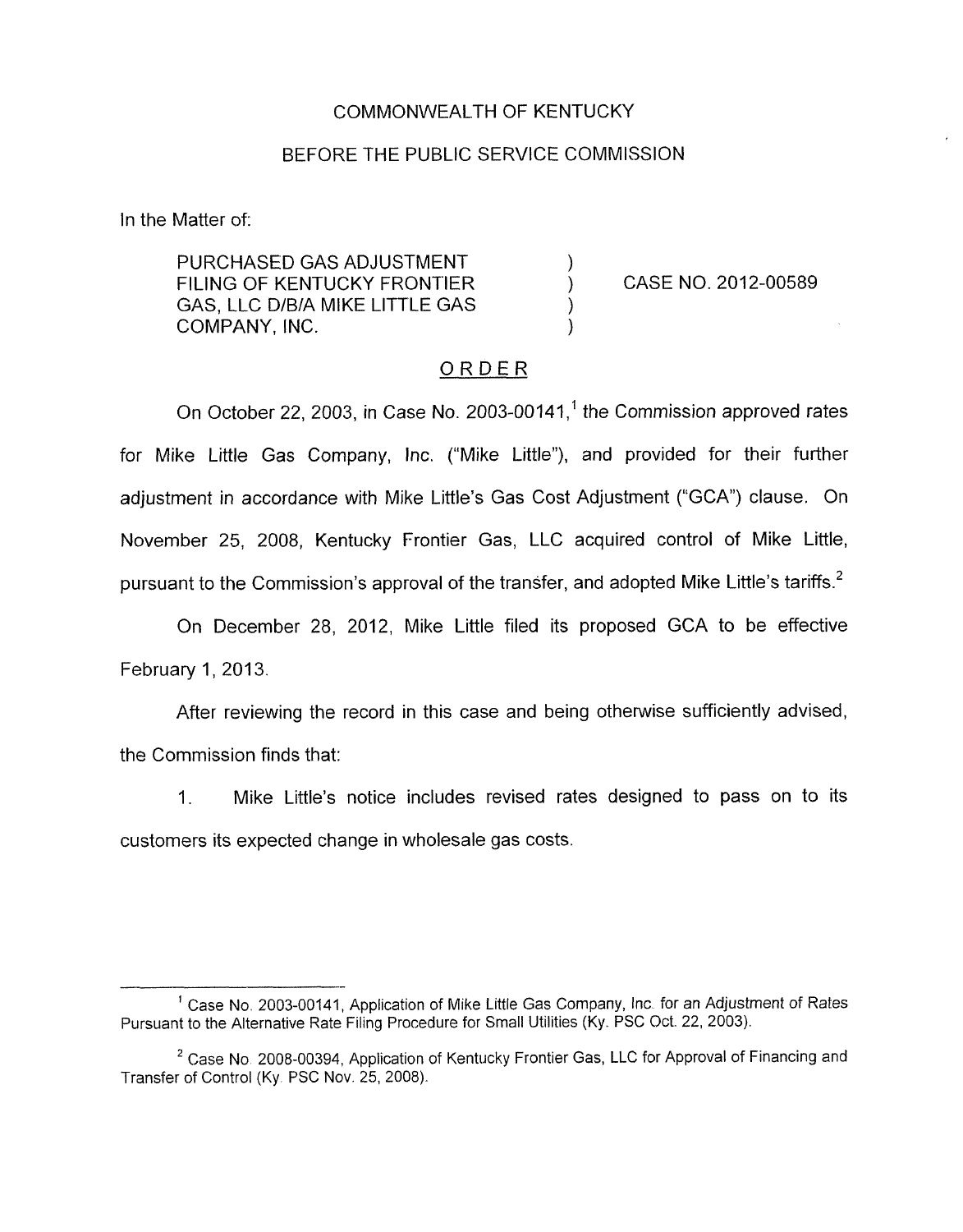**2.** Mike Little's notice sets out an Expected Gas Cost ("EGC") of **\$4.8692** per Mcf, which is an increase of **\$.0410** per Mcf from the previous EGC of **\$4.8282** per Mcf.

**3.** Mike Little's notice sets out no current quarter Refund Adjustment ("RA") and it had no RAs from previous quarters.

**4.** Mike Little's notice sets out a current quarter Actual Adjustment ("AA") of **\$.I 125** per Mcf. Mike Little's total AA of (\$.2774) per Mcf is an increase of **\$.2482** per Mcf from the previous total AA of **(\$.5256)** per Mcf.

*5.* Mike Little's GCA rate is **\$4.5918** per Mcf, which is an increase of **\$.2892**  per Mcf from the previous rate of **\$4.3026** per Mcf.

**6.** The rates in the Appendix to this Order are fair, just, and reasonable and should be approved for service rendered by Mike Little on and after February 1, 2013.

IT IS THEREFORE ORDERED that:

1. The rates in the Appendix attached hereto and incorporated herein are approved for service rendered on and after February 1, 2013.

**2.** Within **20** days of the date of this Order, Mike Little shall file its revised tariff sheets with this Commission setting out the rates approved herein and reflecting that they were approved pursuant to this Order.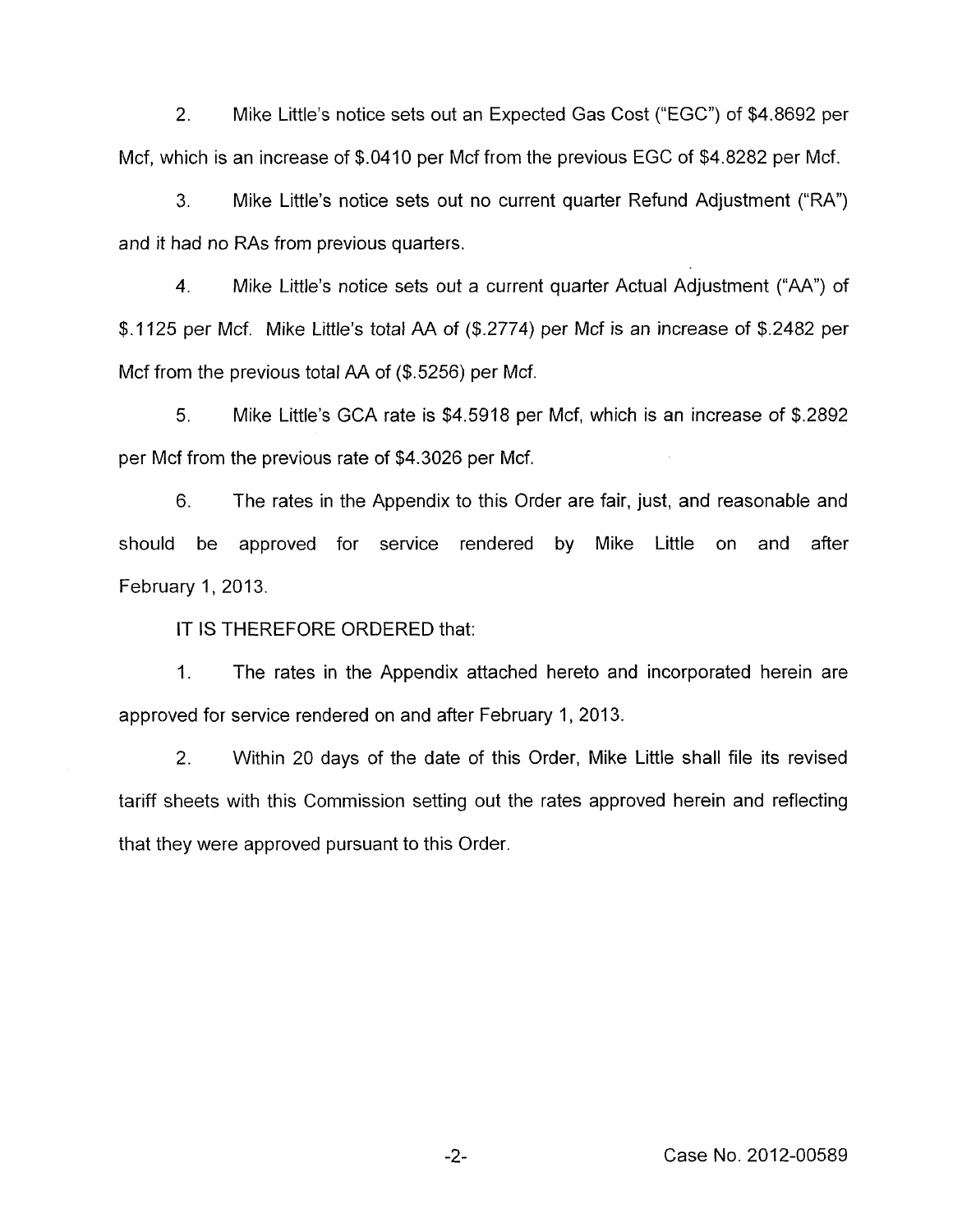**By** the Commission



 $ATTE$  $\overline{Ex}$ Director

Case No. 2012-00589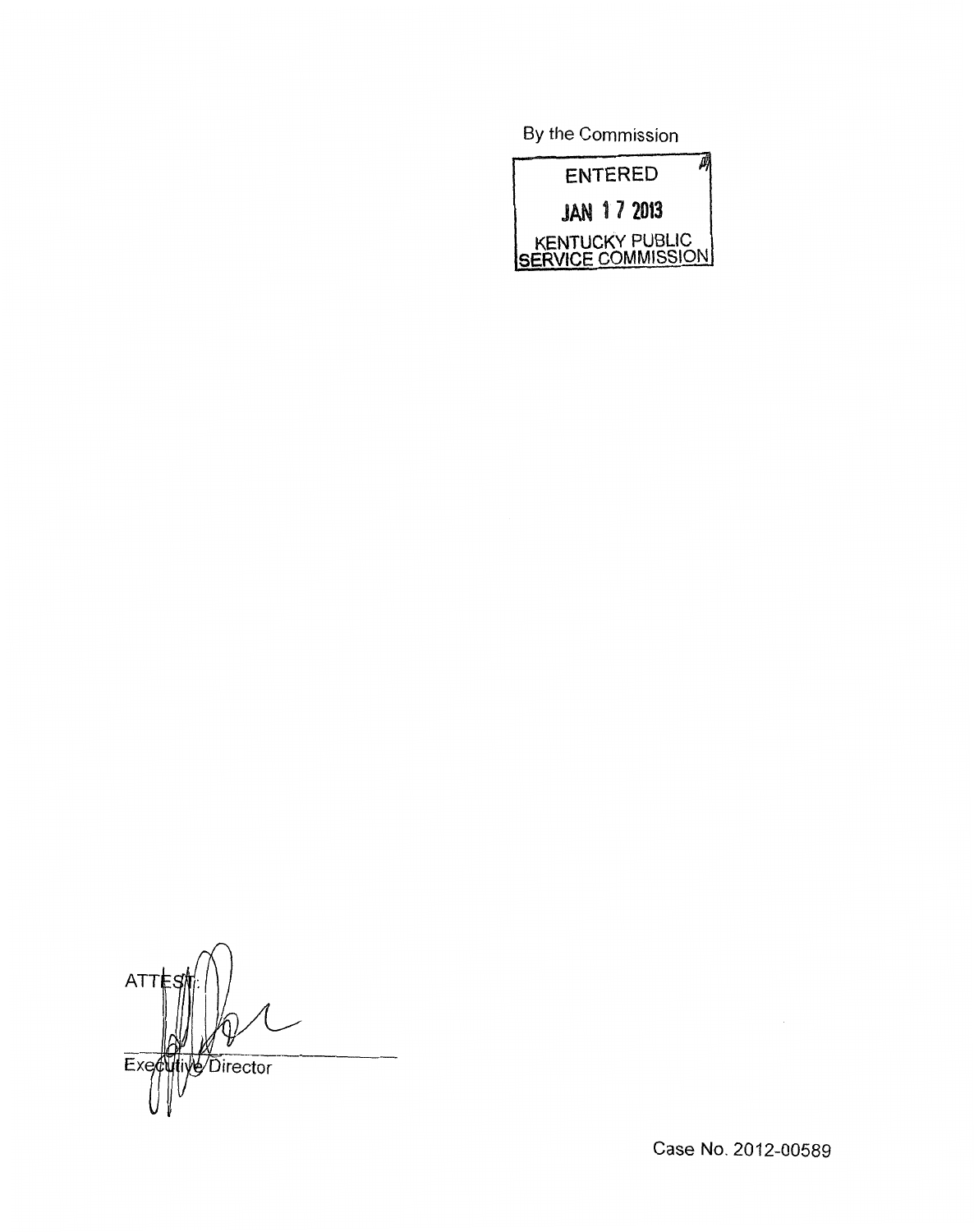# APPENDIX

#### APPENDIX TO AN ORDER OF THE KENTUCKY PUBLIC SERVICE COMMISSION IN CASE NO. 2012-00589 DATED **JAN 1:7 2013**

The following rates and charges are prescribed for the customers in the area served by Mike Little Gas Company, lnc. All other rates and charges not specifically mentioned herein shall remain the same as those in effect under authority of the Commission prior to the effective date of this Order.

|                                          |                    | <b>Gas Cost</b><br>Recovery |                       |
|------------------------------------------|--------------------|-----------------------------|-----------------------|
|                                          | <b>Base Rate</b>   | Rate                        | Total                 |
| First 1 Mcf - Minimum Bill<br>Over 1 Mcf | \$5.50<br>\$4.3271 | \$4.5918<br>\$4.5918        | \$10.0918<br>\$8.9189 |